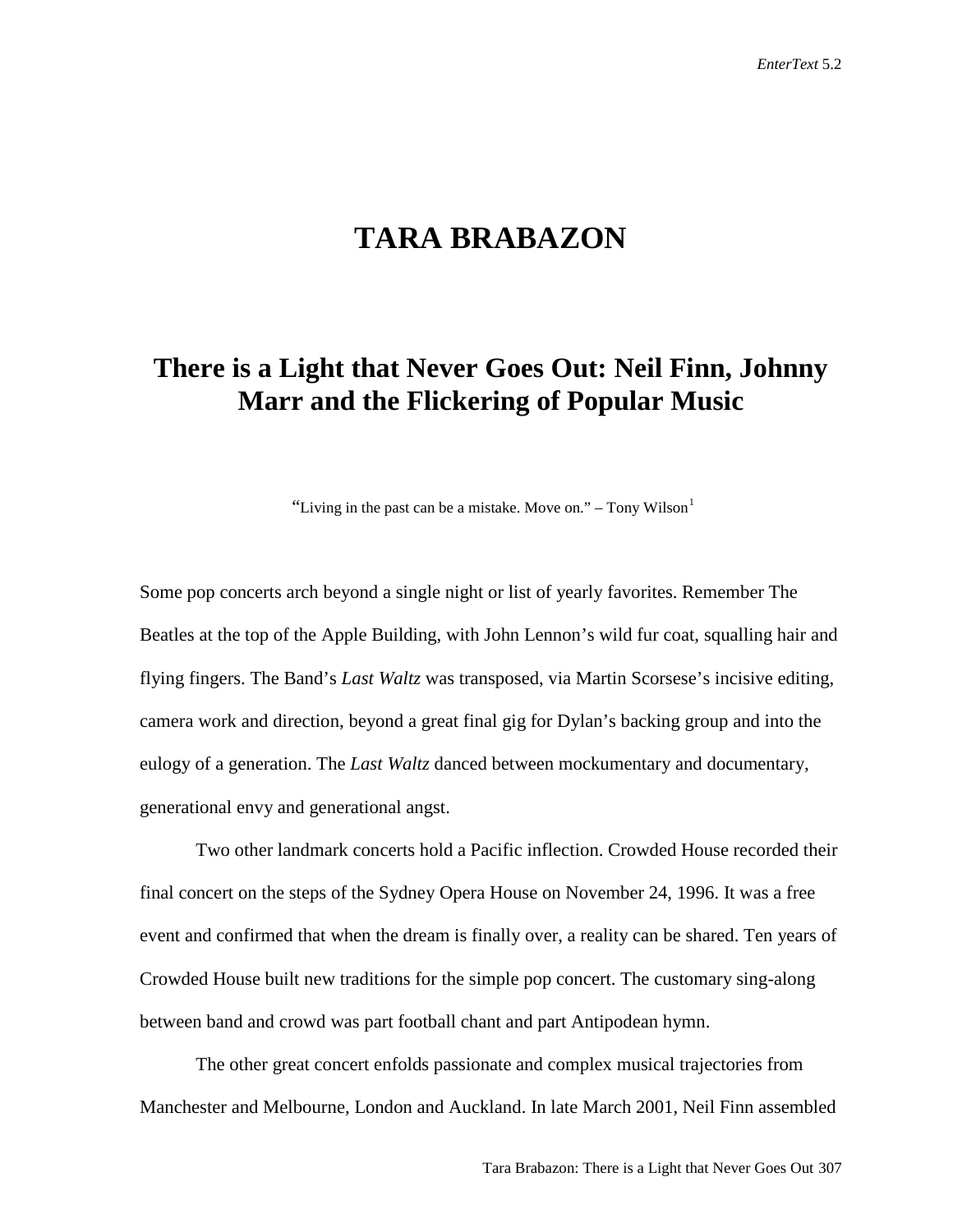musicians he respected. They rehearsed for four days at Kare Kare above a gothic beachfront, best known as the setting for the film *The Piano*, and then performed five concerts at St James Theatre in Auckland. The band was formed to break up. It was a super-group for an accelerated media age. Neil Finn confirms that,

the idea was to put on a special event, in Auckland, a series of shows out of the ordinary in my hometown. I thought it might be possible to bring together an unusual lineup of musicians from different bands, all people I've got to know over the years and whose music I admire. I thought we could rehearse a set, put on some shows and break up before anything went wrong. It would be a chance to step outside our regular lives and have a busman's holiday if you like, a good laugh and an intense musical experience. I made some phone calls, people seemed to like the idea of a Pacific adventure, the timing worked for everyone and one by one all these good people came on board. And along with family and friends and a whole bunch of support crew we gathered in late March 2001 for rehearsals in a barn outside of Kare Kare beach. We had to discover what we could become, given only a few days and just the combined will to make it sound good. $2$ 

This performance captured not only musical pluralism and mobility, but different ways of thinking about melody, harmony and rhythm. It was the reimagining of place through popular music that is of most interest. Colonial histories and sonic legacies jutted from the stage. The resultant concert survives on compact disc, video and DVD under the title *7 Worlds Collide*. Finn described it as "a Pacific adventure," with the aim of gathering great talent to sing important songs. Besides contacting his brother Tim, Neil Finn telephoned Eddie Vedder and Radiohead's Ed O'Brien and Philip Selway, who all decided to appear on stage with a songwriter they admire. One more notable performer also journeyed into the Pacific to join the super-group ensemble.

The Smiths were an English pop phenomenon who had a scale of success always promised to Split Enz. Steven Morrissey and Johnny Marr were the iconographic songwriting partnership of the 1980s, foreshadowing the explosion of sounds and visions from Manchester in the subsequent decade. The guitar riffs from "This Charming Man," "How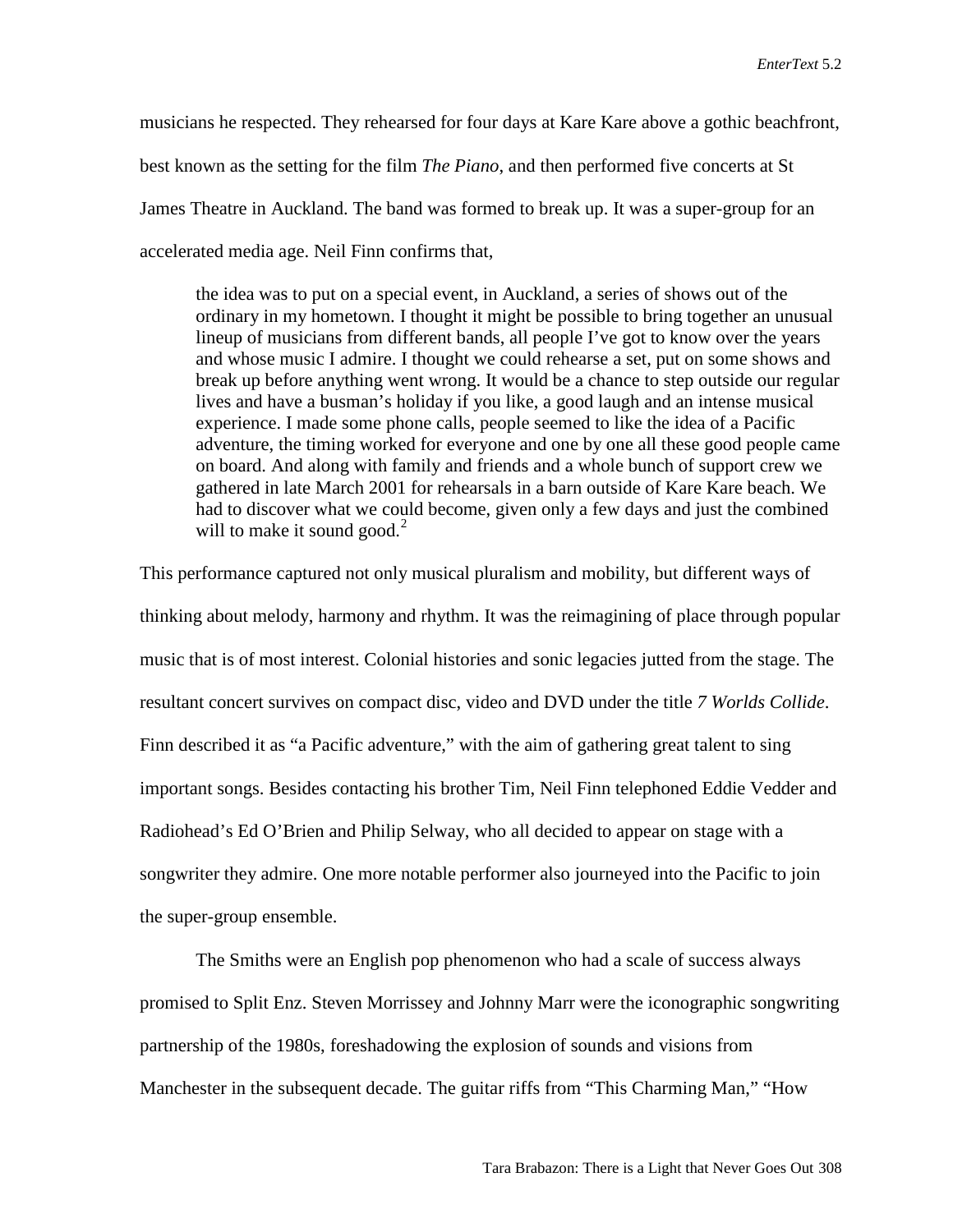Soon is Now" and "Panic" established a new standard for innovative popular music. Without Marr, Morrissey has never again reached the level of The Smiths' credibility or musical influence.

Marr's solo career has been of a distinct and selective order, leaving his mark on a suite of singles, albums and bands. From The The's "The Beat(en) Generation," to Electronic's "Getting away with it," Billy Bragg's "Sexuality" and the Pet Shop Boys' "My October Symphony," Marr is a guitarist who has transformed songs through a disruption and reinterpretation of rhythm. There is a clear parallel between Johnny Marr and David Crosby. After leaving the Byrds, Crosby recorded with friends and played an array of gigs without the anchoring commitment of a band. Significantly, after leaving The Smiths, Marr visited Crosby and transformed himself in the "super sessioner"<sup>[3](#page-18-2)</sup> through The The, The Pretenders and Electronic. However the few days he spent in Auckland, performing in a group that would rehearse only to break up, provides a postmodern twist on the Crosby narrative. This article takes Johnny Marr's presence and performance at the *7 Worlds Collide* concert as a motif and metaphor, investigating how both music and memory travel from the first industrial city to the Antipodean edge of Empire.

#### **If you don't tell anyone**

| Neil Finn:   | Would you sing us a song, Johnny?                        |
|--------------|----------------------------------------------------------|
| Johnny Marr: | Oh, I don't know. If you don't tell anyone. <sup>4</sup> |

Popular cultural studies is at its most effective when it slices away an evocative textual shard and allows historical and political forces to corrode, contaminate and weather the aura and integrity of the original. It is twenty years since "There is light that never goes out" was recorded by The Smiths, becoming the penultimate album track for *The Queen is Dead* one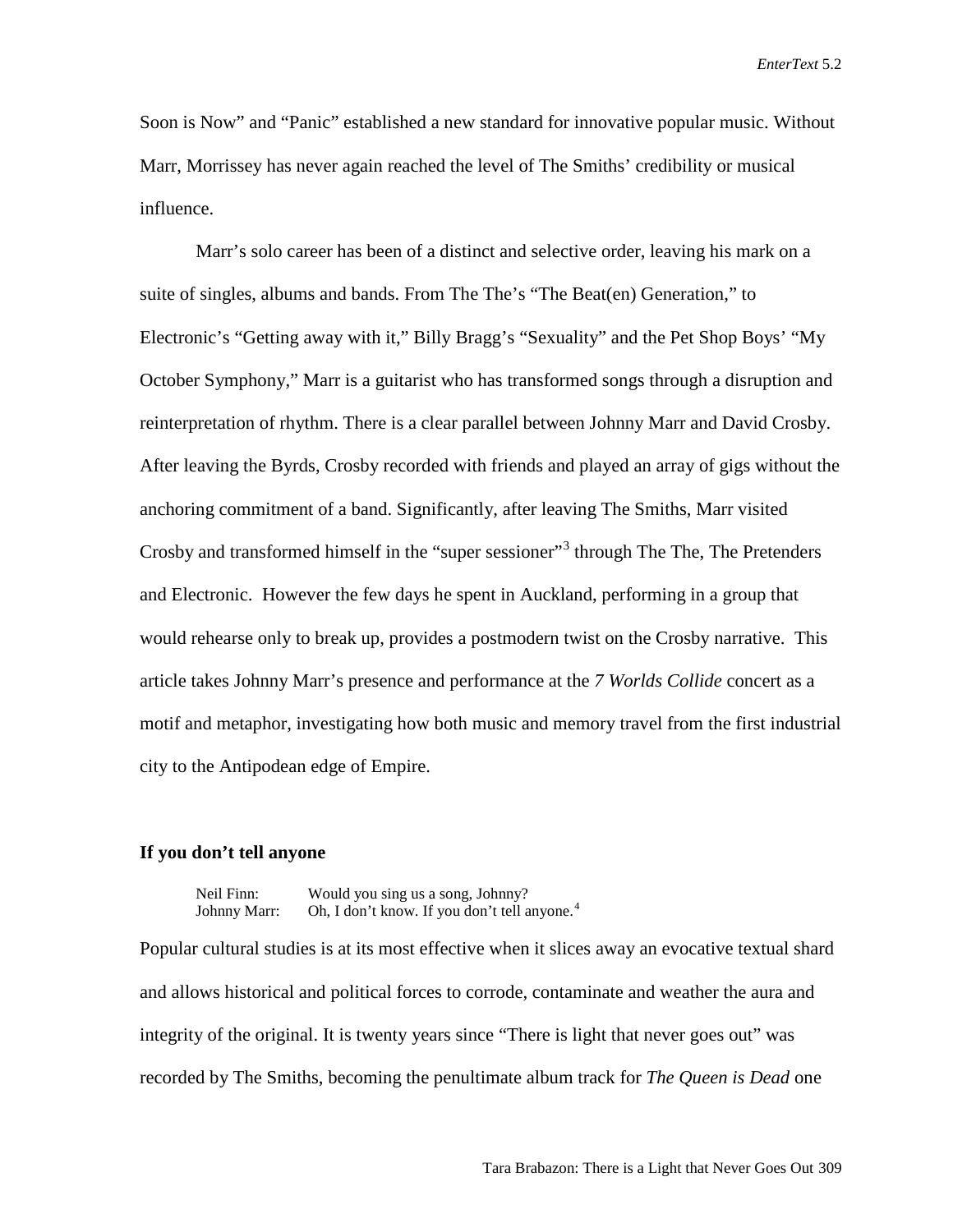year later. Simon Goddard reported that this song remains a favorite among those he termed "scholarly fans."[5](#page-19-0) It is a living pop paradox, being both morbid and romantic. Not released as a single until December 1992 because a song glamorizing suicide was not seen by record executives to be conducive to radio programming, it still topped John Peel's *Festive 50* poll in 1986. Johnny Marr recognised this scale of influence. He stated that "I didn't realize that [it] was going to be an anthem … but when we first played it I thought it was the best song I'd ever heard."[6](#page-19-1) In this year of its twentieth anniversary, the translations are more interesting than the song itself. It is evocative to watch the notes and rhythm move from the mid-1980s to the mid-2000s, and from a darkened Manchester underpass to a Kare Kare beach outside Auckland in Aotearaoa, New Zealand. This odd detour in The Smiths' history has received only two sentences of attention in all the burgeoning industry of books.<sup>[7](#page-19-2)</sup> In this remaking of one song, a subtle reimaging of The Smiths' Englishness is activated. Mark Simpson, in *Saint Morrissey*, stated that "Steven was a dreamer and Johnny was a man of the world."[8](#page-19-3) Marr's passage to Aotearoa, New Zealand, provides evidence for his maxim, particularly when compared with Morrissey's troubling statements about the British Asian community. Popular cultural movement is difficult to track, and even more complex to understand. A version of 1980s Manchester, gutted by Thatcherism, was re-placed in Auckland to create new media belongings.

Split Enz and Crowded House are a pivot on which much post-war Antipodean music turns. Only now—when we don't have to dream that it's over—can we grasp what the Finn brothers gave to popular cultural history. Rarely considered is how they transformed popular cultural geography. During their moment of success, Mat Smith, writer for *Melody Maker*, said of Crowded House that they were "the wrong side of hip, the wrong side of 30 and come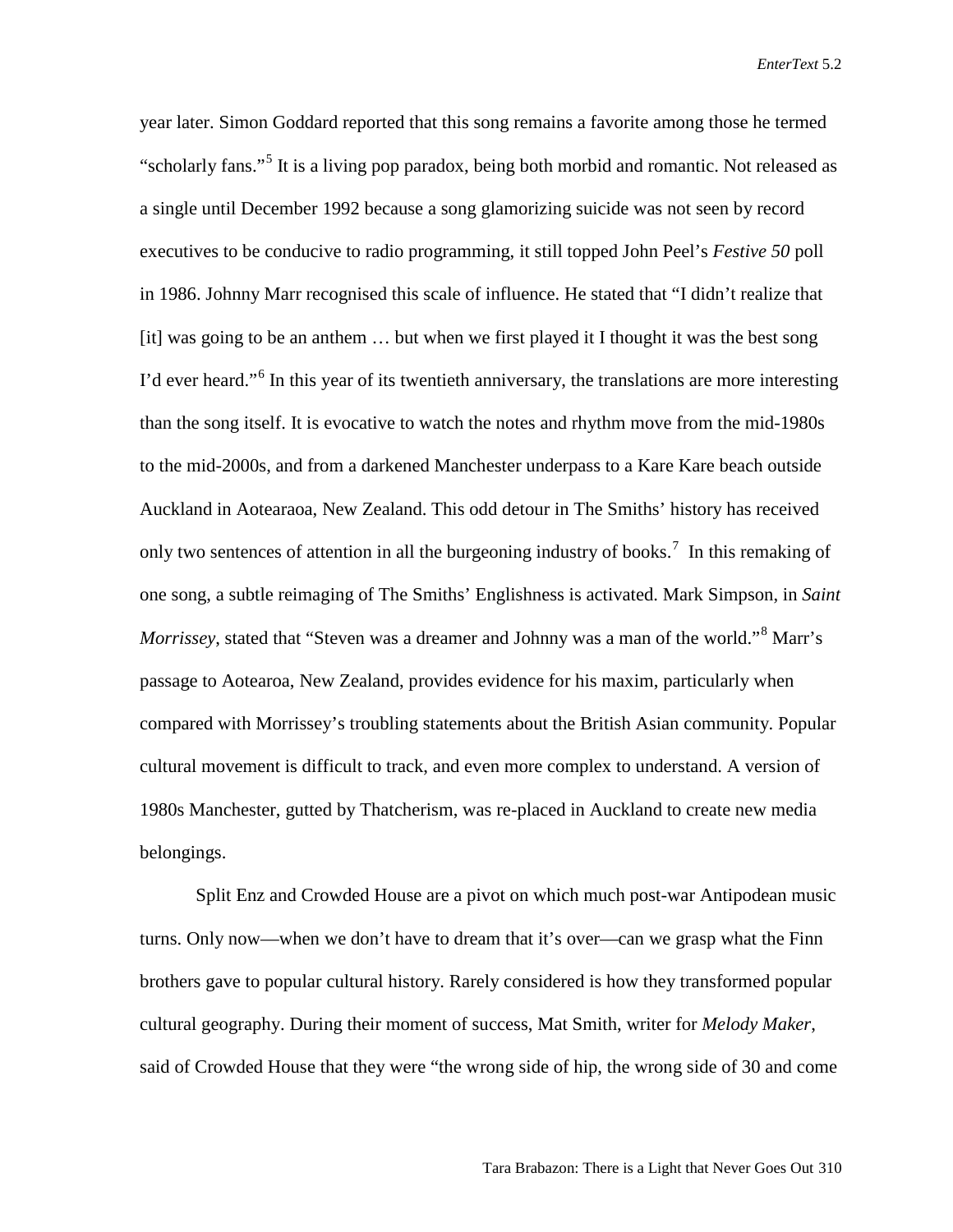from the wrong side of the world—yet they're one of the best bands I've seen all year."<sup>[9](#page-19-4)</sup> Although everything was wrong, upside down, inverted, and untrendy, they were being Antipodean and charting a new popular cultural space that was open to difference, knowing of the past and concerned with the future. Their atonal piano chords, rapid shifts in time signature and odd guitar tunings only increased the strangeness and unfamiliarity. By making connections between Australia and New Zealand, the Finns have provided the soundtrack for those living on the "wrong" side of the world. Occasionally, popular culture reveals a text, a moment of feeling, that is so saturated with the space and time from which it was derived that it provides a commentary more incisive and immediate than that of journalists, theorists and writers. The song titles, lyrics and melody enter the language. Split Enz constructed an Aotearoa for Australian consumption. Crowded House performed an Antipodes for the world.

Popular cultural studies, at its best, aligns discursive formations and texts that dissent, conflict and struggle. This textual dissonance is particularly potent when exploring how immigration narratives fit into the nation state. At its most effective, an analysis of *7 Worlds Collide* provides a case study to assess and answer some of the questions about sonic topography that Nabeel Zuberi raises in *Sounds English*:

I'm concerned less with music as a reflection of national history and geography than how the practices of popular music culture themselves construct the spaces of the local, national, and transnational. How does the music imagine the past and place? How does it function as a memory-machine, a technology for the production of subjective and collective versions of location and identity? $10$ 

The contradictory nature of pop music, being mashed between creativity, consumerism and capitalism, offers a dense and wide-ranging negation and critique of insular nationalism that is white, male and (too often) based in global cities like London or Sydney. Picking up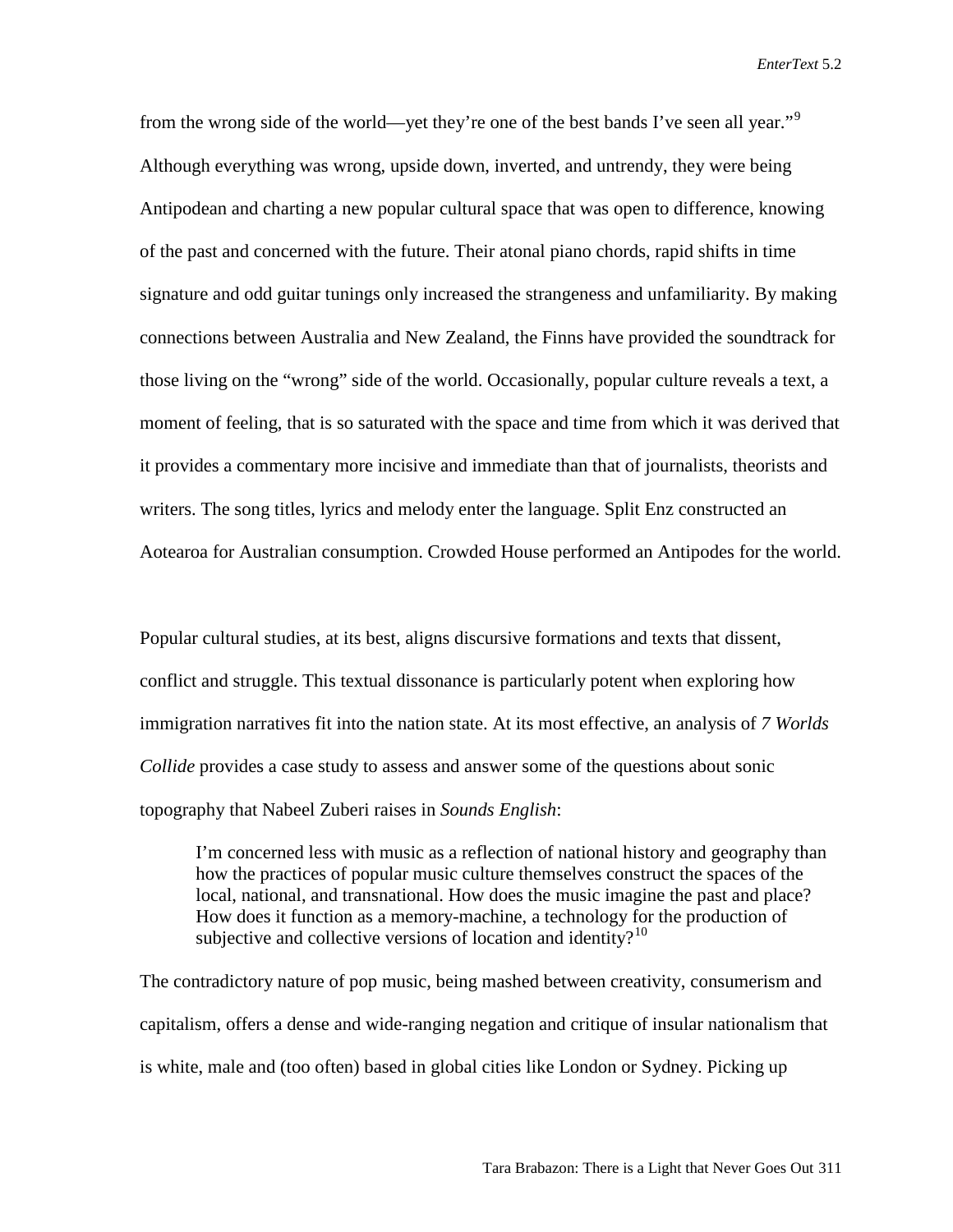Zuberi's challenge, the trajectory of this article tracks a song that has moved through time and space, accessing a wider popular cultural history of what happens when Englishness migrates and travels between cities, not nations.

Some of the most fascinating writing about popular music focuses on the limits and potential of one city, rather than a nation. C. P. Lee's *Shake, Rattle and Rain*, [11](#page-19-6) Dave Haslam's *Manchester England[12](#page-19-7)* and Barry Shank's *Dissonant Rhythms[13](#page-19-8)* are fine examples. The Popular Culture Collective in Perth, Western Australia, has recently added to this series of city music books with *Liverpool of the South Seas*. [14](#page-19-9) The focus of these books is on boundaries and difference, and there is a justification for these imperatives. Yet there is much research to be conducted connecting up these histories into a theory of trans-localism, exploring how popular culture is the channel and conduit for creating horizontal relationships between cities, not vertical hierarchies that rank and separate nations. The Auckland concert is significant because the Empire was singing back. Englishness was translated and transformed by creating relationships between Manchester and Auckland. This was an important colonial dialogue, and a necessary corrective. Still in May 2005, four years after the Auckland concert, *Q Magazine*'s free compact disc glowed with the title *Rule Britannia!* The exclamation mark was not meant to be ironic, but underlined that the "rule" of Britannia was not as secure as the gleaming Union Jack cover suggested.

Musical topographies summon a landscape of memory, recycling lyrics, melodies, samples and remixes. The concert in Auckland was a collision of The Smiths, Split Enz, Crowded House, Radiohead and Pearl Jam, repackaging history and leaving spaces for countermemories and resistance, but also consumerism and capitalism. To study popular music and its relationship to place requires a mapping of metageographies and the cultural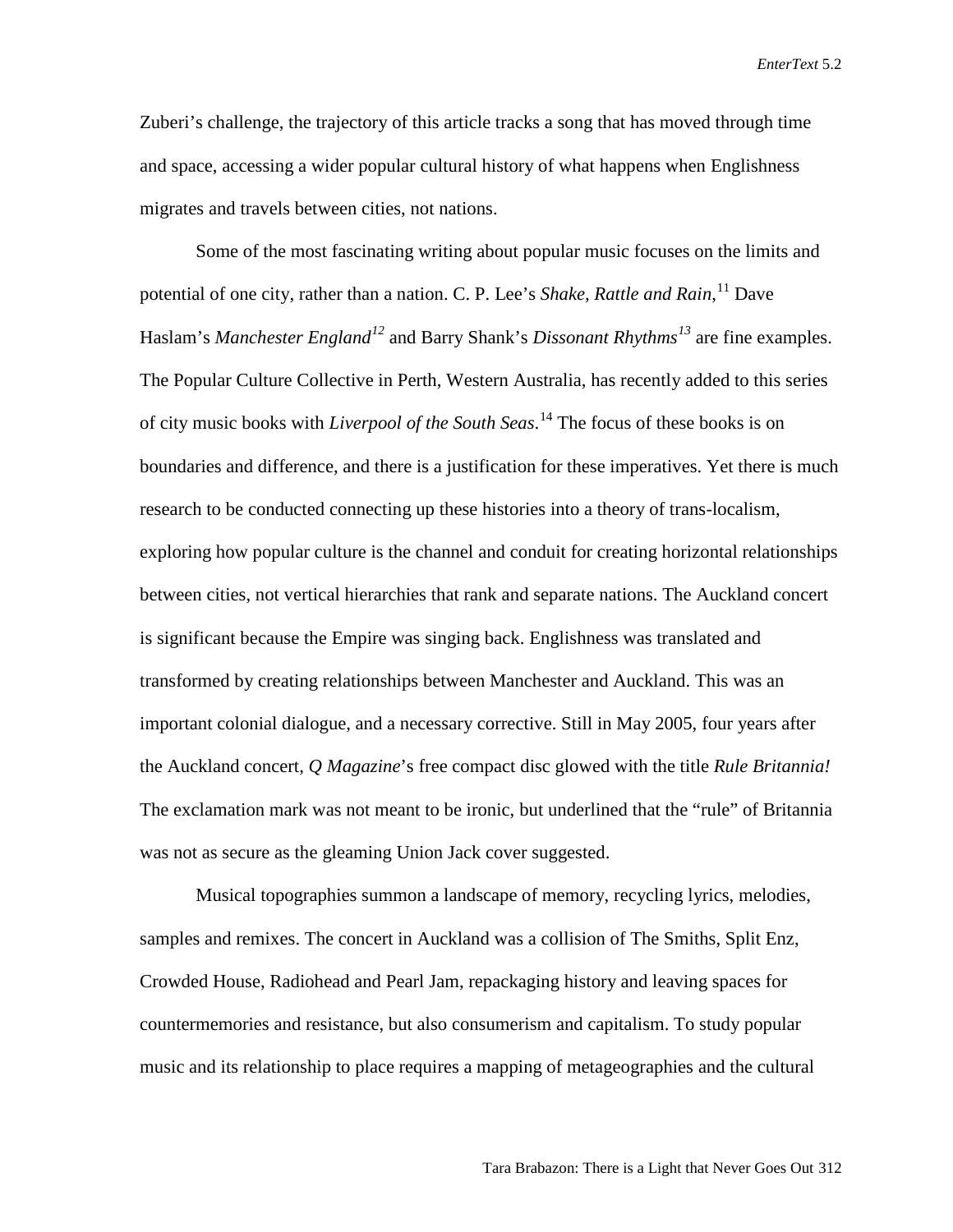frameworks in which people live. All cities share particular characteristics, with differences instigated through immigration, landscape and economic concerns.[15](#page-19-10) Constructions and mediations of locality are formed around and through cultural sites such as music. Increasingly, as governmental policies aim to develop entrepreneurial rather than social welfare initiatives, cities are sites of marketing and consumption, not collectivised political struggle. It is important to remember that Manchester, the fount of the Smith's music, was also the source and base for Friedrich Engels' writings about the scars of industrialisation. Sarah Champion was even more evocative in her city imaging: "Built in an industrial revolution; painted grey by Joy Division, red by Mick Hucknall and blue by Man City. Morrissey opened up a misery dictionary, while Happy Mondays nick-named it *Madchester*."<sup>[16](#page-19-11)</sup> The imaging of places—the use of marketing and government policies to render places unique**—**utilises the creative industries, tourism and sport to forge specificity and restructure an urban economy.<sup>[17](#page-19-12)</sup> Such attention not only sells the city but aims to promote local economic development. These policy initiatives resonated in (post)industrial England, where it has been necessary to re-inscribe the landscape and permit new economic initiatives to develop.<sup>[18](#page-19-13)</sup> The relationship between music and cities is important, conscious and promotable. Andrew Blake realised that "we associate music with places, often enough we quite deliberately make music to fit them."<sup>[19](#page-19-14)</sup> Cities are not only stopovers in a trade route: a musical route can also be tracked. A cartography of music**—**or a mapping of a beat**—**offers insight into urban and media studies. Architects, urban planners, politicians, local governments and engineers all organise space, but an attention to music facilitates an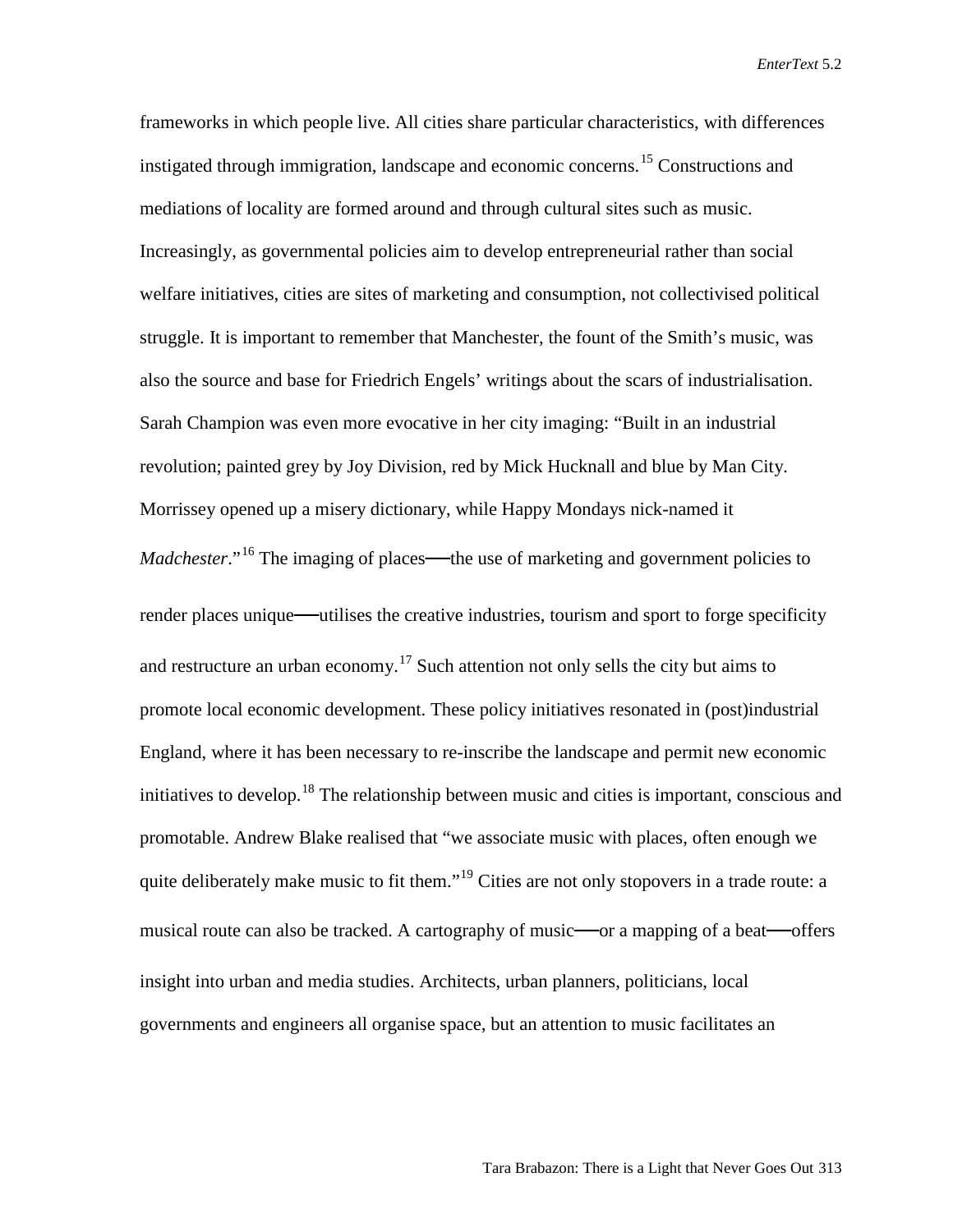awareness of how cities are lived in, and living. There are fine analyses of city music. The Auckland concert serves as a model for linking these investigations.

Probably the finest book written on city music is Barry Shank's *Dissonant identities: the rock 'n' roll scene in Austin, Texas*. [20](#page-19-15) It is comprehensive, ethnographic and sensitive to changing urban and rural relationships. Austin's music is characterised by a desire to work through the ambivalent meanings of Texas and being Texan. As Shank realised,

the rock 'n' roll scene in Austin, Texas, is characterised by the productive contestation between these two forces: the fierce desire to remake oneself through musical practice, and the equally powerful struggle to affirm the value of that practice in the complexly structured late-capitalist marketplace.<sup>[21](#page-19-16)</sup>

What makes this study so important is that Shank adds new meanings and sites to research into a music scene, including record stores, nightclubs, rehearsal rooms and streets. He also recognises the crucial role that student consumers play in the music industry.

Similarly, Manchester's**—**and particularly Salford's**—**immigrant cultures initiated

diverse musical and stylistic influences. Distanced from the media domination of London,

Manchester's reimaging is rewriting its social and economic fabric and future. As Dave

Haslam realised,

Manchester, like England, is now re-creating itself, looking for a new role, a life without manufacturing industry. Like a middle-aged man made redundant after a lifetime in a factory, Manchester is either facing years drawing charity, welfare and government handouts, or it's going to retrain, reorganise, and find something to keep it occupied.<sup>[22](#page-19-17)</sup>

When leisure becomes a business, the new jobs in entertainment, tourism and the service industries are pivotal to economic survival. Manchester is known for its music and football, but these successes allow a suite of other industries to thrive in design, fashion and hospitality. Disconnectedness is a trigger for creativity. Moving beyond England and the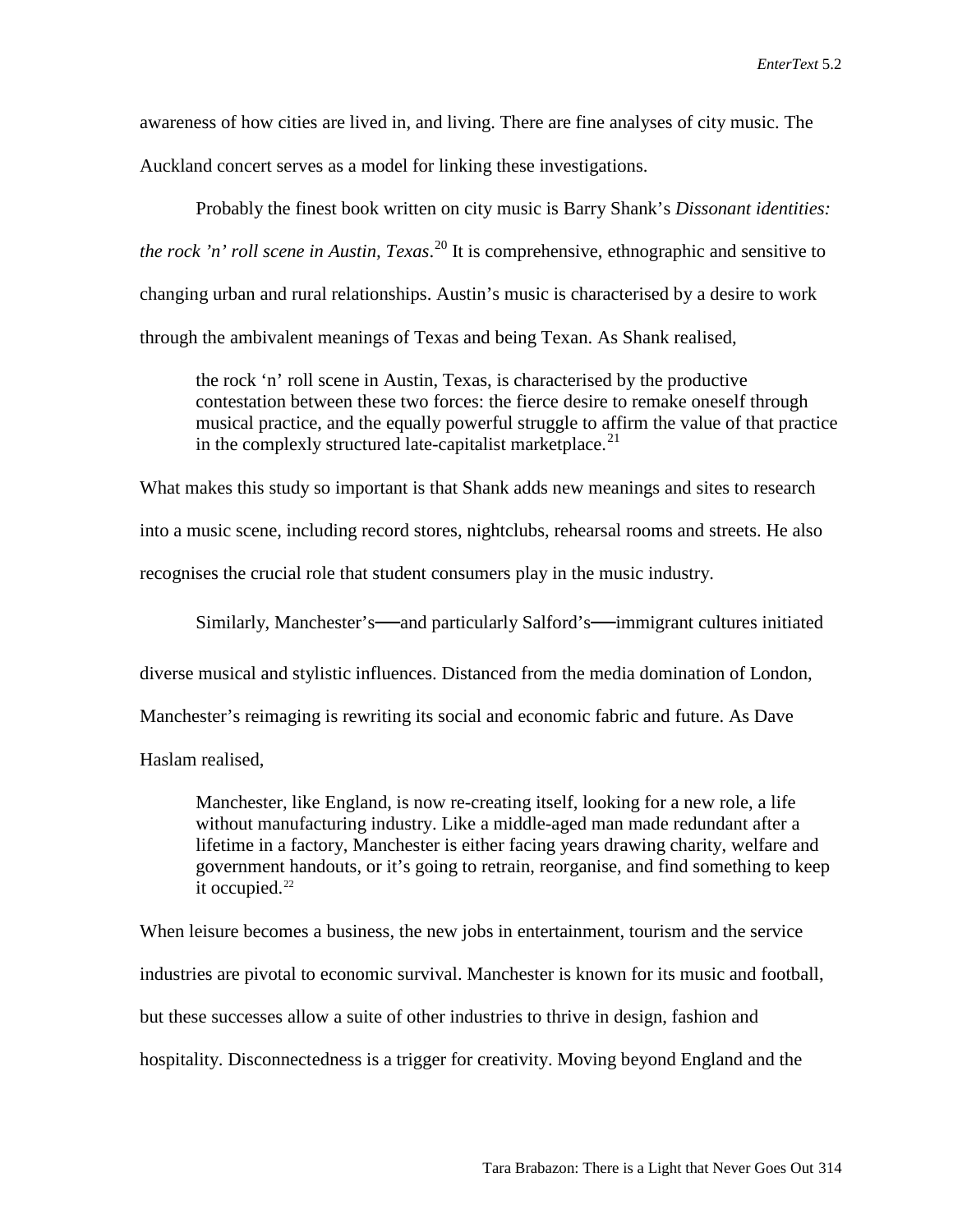United States and on to the sheer cliff face of Kare Kare activates a postcolonial intervention in this urban popular culture.

### **Pretty surreal, really**

"This is not really what musicians are used to. Speaking personally, I'm used to situations where normally you have a purpose built sort of rehearsal room. You get in a taxi and drive across London or you go straight into a venue. But to be on a mountain top overlooking the ocean was pretty surreal, really." – Johnny Marr<sup>23</sup>

Split Enz created a different England from The Smiths, beyond 1960s guitar bands and late 1970s punk. Working through the influences of Roxy Music and early Genesis, diverse musical trajectories were summoned. When the Enz toured Britain, they not only appeared out of place but out of time, and never aligned their music with the contemporary trends gaining success in the charts. Crowded House was more successful than the Enz as, through the late 1980s and 1990s, popular music fragmented through the rhythmic revelations of Acid House and Grunge. Neil Finn offered safe pop music while house and techno cannibalised the charts, summoning songs of love, loss and isolation. Strong music videos allowed the band's visuality to travel beyond the Asian and Pacific region to gain an audience before touring commenced.

Popular culture transforms and translates the icons and imaginings of a time, remaking it into the fodder of popular memory. The concert in Auckland disconnected and realigned the history of The Smiths, Split Enz and Crowded House. Slicing Morrissey from The Smiths, moving Marr from Manchester, meant that 1980s popular music tethered a new Antipodean soundscape to an old industrial landscape. Using Johnny Marr as a conduit, it is possible to track what happens when both Manchester and the 1980s move to Auckland and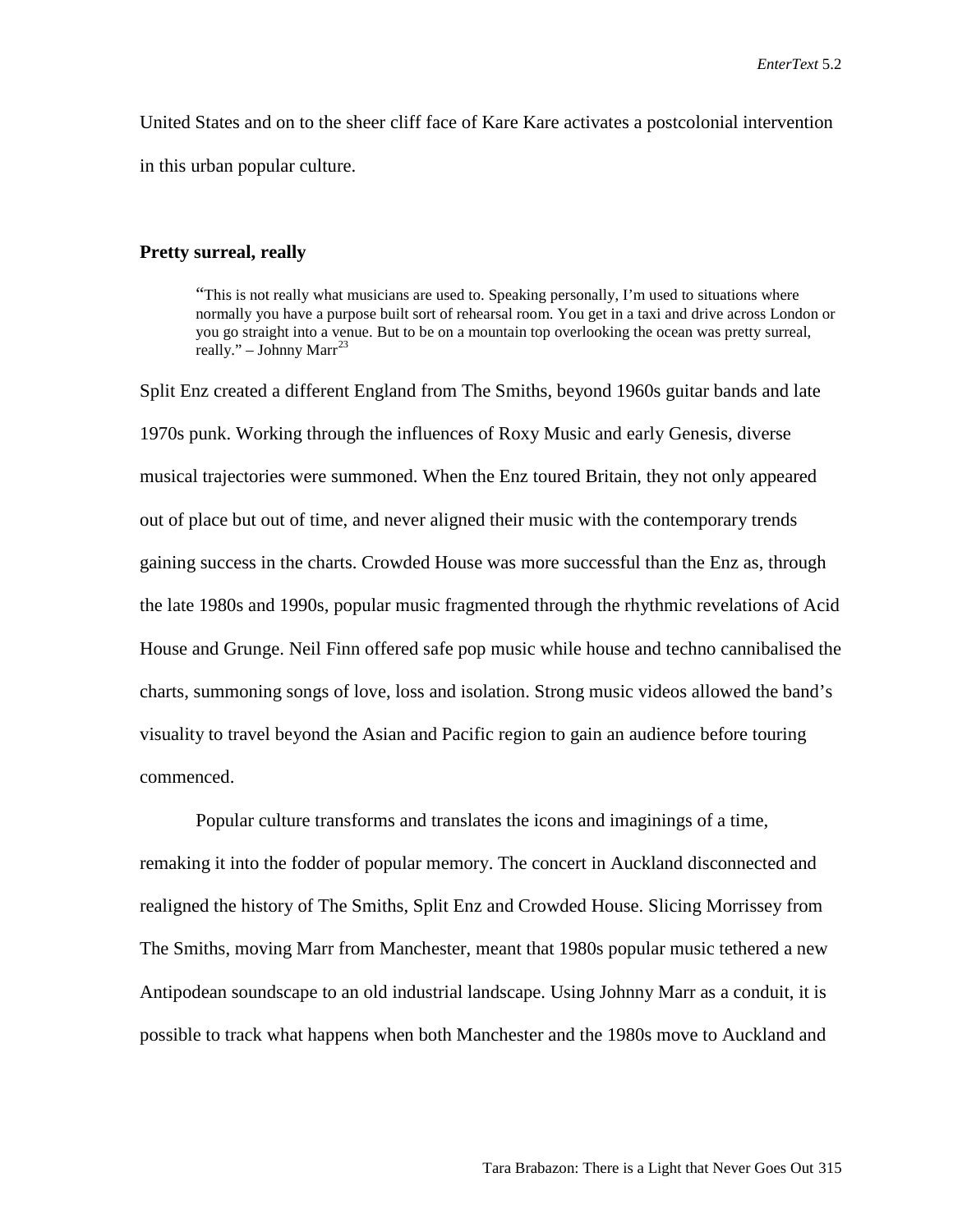the 2000s. Australia and New Zealand are unwritten in The Smiths' history. They never toured the region and because the band rarely made videos, televisual exposure was limited.

When Neil Finn gathered his postmodern super group at Kare Kare, Johnny Marr became the fulcrum of the band. Through his presence and influence, The Smiths' visual history was pushed outward, beyond Europe. His impact was potent: Finn reported that Marr came straight off the flight and into the rehearsal studio, without changing his clothes, having a shower or visiting his accommodation in Auckland. Finn's response to this commitment was, "that's somebody who loves music."<sup>[24](#page-19-19)</sup> Marr performed flawlessly on songs he had never played in his career: the warm, subtle fills on "Take a Walk" plaited with the jutting, incisorsharp lead break on "Weather with You" and the blues-inflected harmonica on "Four Seasons in One Day." The latter was an extraordinary re-sounding of a pop song. Marr remade this song through counter melodies on his harmonica, adding a moody blues-edge not present on the original. On the Auckland stage, Johnny Marr showed why he remains the Keith Richards of Generation X. He combines a great riff with a great haircut, and knows—intrinsically it seems—that both are required to sustain a pop icon.

The most evocative of popular music freeze-dries feelings, capturing a crying scrag, murmured whimper, or passionate embrace. Frequently, the lyrics are understated and in a minor key. Arguably The Smiths most effectively mobilised this combination and while occasionally they overplayed the emotional suit through the try-hard humour of "Girlfriend in a coma," they managed to balance pathos and revelation. Their greatest song "There is a light" claims gritty urbanity as its palette: double-decker buses, darkened underpasses and familiar strangers. It is a Manchester of Antipodean imagining.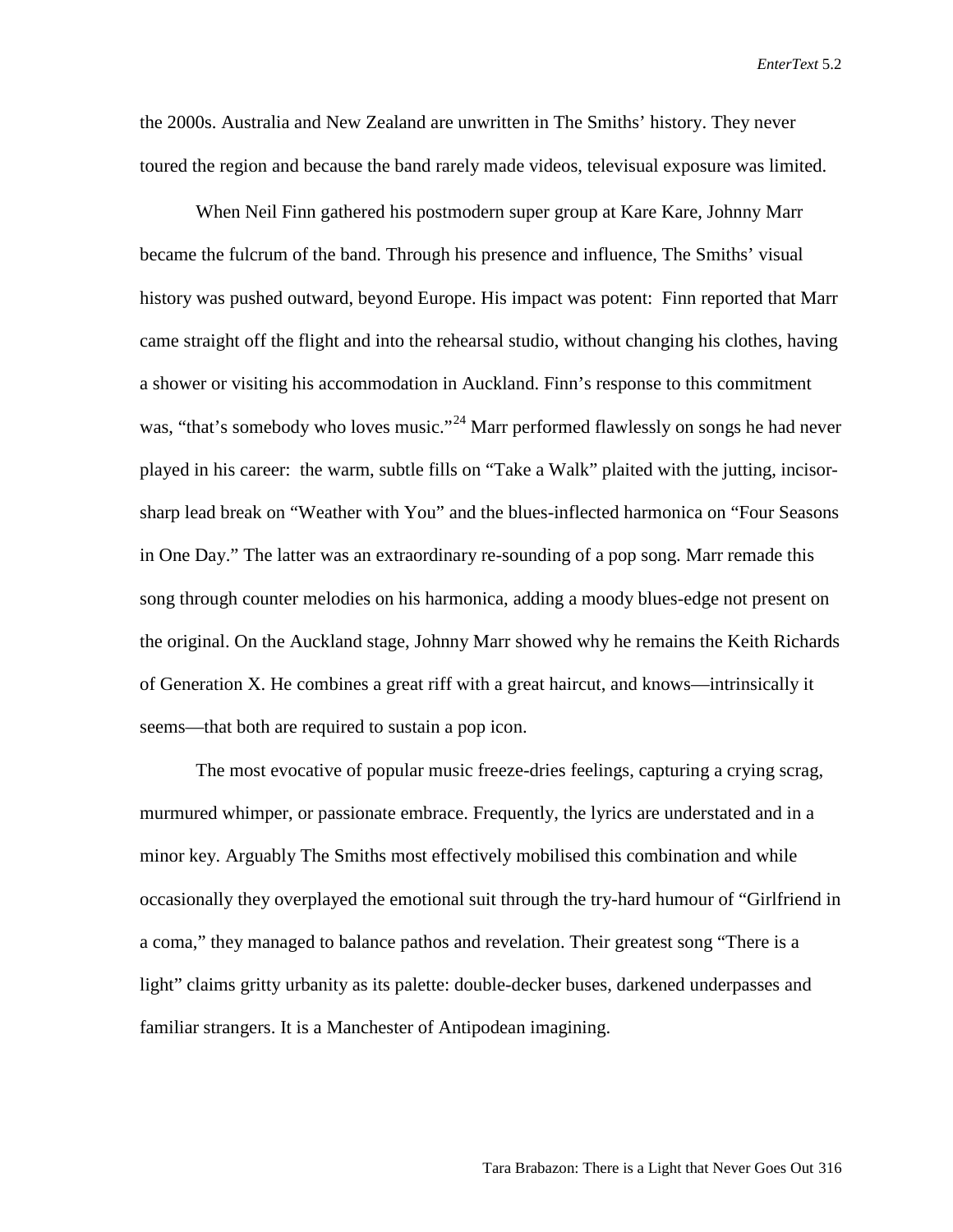Of all The Smiths' songs for Neil Finn to include in *7 Worlds Collide*, and it is the only one, "There is a light" was a dangerous choice. It could have gone badly askew. Morrissey's performance—seemingly—could not be bettered. The fusion between Marr's resonant strumming and Morrissey's grain of voice created a new pop language. Neil Finn is a fine singer, but no one can cover a myth. The only caveat to this truth is if another myth can be moulded from memory. Colonial spaces summon liminality, ambiguity and ambivalence. Sonic rules morph and change. As Neil Finn stated in the opening of the concert, "we can do anything we want tonight. We just decided that."<sup>[25](#page-19-20)</sup> In such a context, the popular cultural pieces do not quite align, and are transposed and reframed within a transported context. Finn and Marr slowed "There is a light," and lifted it into the key of G. Interestingly, they did this by capo as there was little time in rehearsal to transpose the chords and bass line. The song gained new meanings when sung by older voices and faces, revealing countermelodies of vanished hopes and expectations. The disappointments of forty-somethings will always be greater than those teetering out of their teens. "There is a light that never goes out" means more to those who have seen the light go out of relationships, without cause, explanation or hope. The resultant track found new melodies and meanings. At the conclusion of the threeminute track, Johnny Marr released a hand from his guitar and pointed to the singer, acknowledging Neil Finn's remarkable vocal performance. The camera throughout the song searched Marr's face for reaction and insight. Marr looked at a band and an Auckland crowd that had rendered new and fresh a tired—but mythic—twenty-year-old song.

Movement is intricate and important to any understanding of contemporary music. Too often studies of a national music, or even a local sound, can spill from celebrating specificity to validating xenophobia. Such insularity is avoided when seeking out the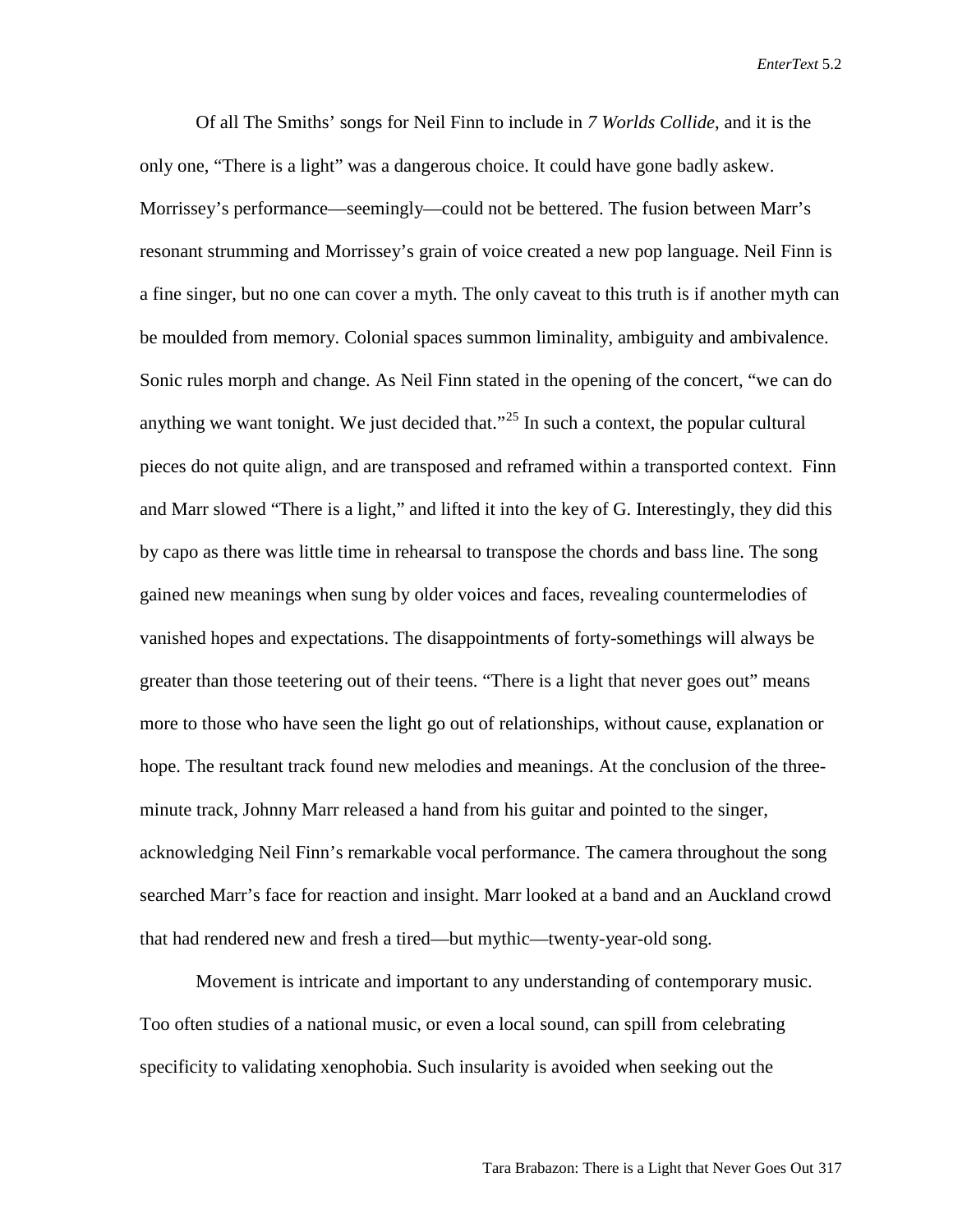alternative voices and views of immigrants which subvert simple labellings of centre and periphery. For example, Roy Shuker argued that

Despite its small scale, the NZ music industry is a useful example of the tensions that exist between the centre and the periphery in the global music industry. It also provides a test case of the validity of the cultural imperialism thesis, and illustrates debates over the nature of local and cultural identity vis-à-vis trends towards globalization in the culture industries. $^{26}$  $^{26}$  $^{26}$ 

The convergent relationships between place and music are always more complex than a centre and periphery model can allow. Johnny Rogan stated that "pop music has always been about 'cultural imperialism.'<sup>27</sup> While a discussion of sexuality triggered this statement, it is significant to ponder his point in a postcolonial environment. Cultural imperialism theses do not cleanly enfold into an analysis of "There is a light." The passage of this song through DVD release after the initial performance in 2001 has been concurrent with a War on Terror, xenophobic immigration policies and a resurgence of insular nationalism. The mobility of music through space and time is tempered by social insularity and political closure. While Judith Pickering rightly argued that "for the last century white Australian musicians have articulated a deep desire to find a viable sense of Australian identity,"[28](#page-19-23) this search in the twenty-first century has resulted in a fear of outsiders and the unfamiliar. While perched at the edge of the world, New Zealand policy has embraced its regionality far more effectively than has the current Australian government. Particularly in Auckland, where this concert was staged, a vibrant Pacific Island community lives and circulates. A Labour government headed by Helen Clarke is more expansively regional than any immigration policies within contemporary Australia. Clarke has remade New Zealand into a Pacific nation from the ashes of a British colony. Concurrently, John Howard restructured Australian national policy through the Tampa "Crisis,"<sup>[29](#page-19-24)</sup> a "Pacific Solution"<sup>[30](#page-19-25)</sup> and "asylum seekers."<sup>31</sup> White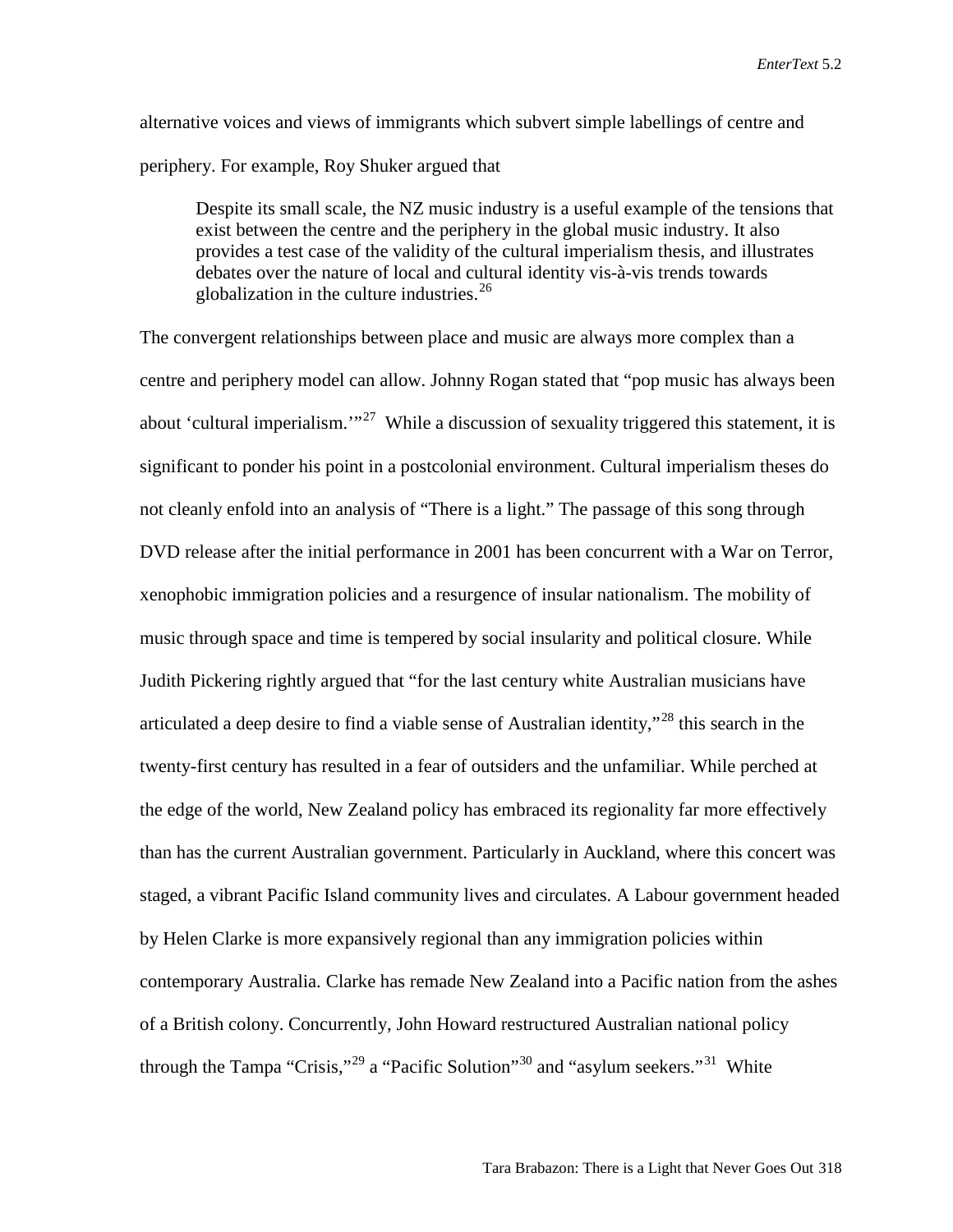Australians are liminally positioned through colonisation, being both colonised by British masters and themselves colonising indigenous populations. This ambivalent social location has triggered many of the racial traumas within Australian history.

One of the reasons that Australian racism and xenophobia is so virulent is that the word "Australian" needed to be translated from a nineteenth-century application to indigenous communities, and changed into a noun to describe a white national citizenry. In one century, the word "Australian" was transformed from signifying blackness to connoting whiteness. The semiotic violence required to change the racial ideologies of national vocabularies is of a breath-taking scale. As Jock Collins, Greg Noble, Schott Poynting and Paul Tabar have argued, "this country has many times previously turned to racism and xenophobia at times of economic, social and political trouble."[32](#page-19-27) The selective forgetting of white Australian history creates ambiguous and damaging relationships with indigenous peoples, but also a convoluted affiliation with immigrants, particularly from the United Kingdom. English immigrants live in an ambivalent ideological zone. With so much pressure and attention placed on the limits and "exclusion zones" of Australia and Australians, those migrants who are a reminder of prior belongings are uncomfortably situated. The music industry is no exception. When assembling his trans-local supergroup in the Pacific, it was strangely appropriate to excise Australia from this map.

The absences of popular culture are always more interesting than the presence. It is significant when musicians were assembled by Neil Finn, Australia was an unmentionable place. American and English musicians made the journey, but Australian music and musicians left little trace on the concert. Jim Moginie did play on a few tracks but was not introduced in the credits or by Neil Finn at the conclusion of the performance. While, from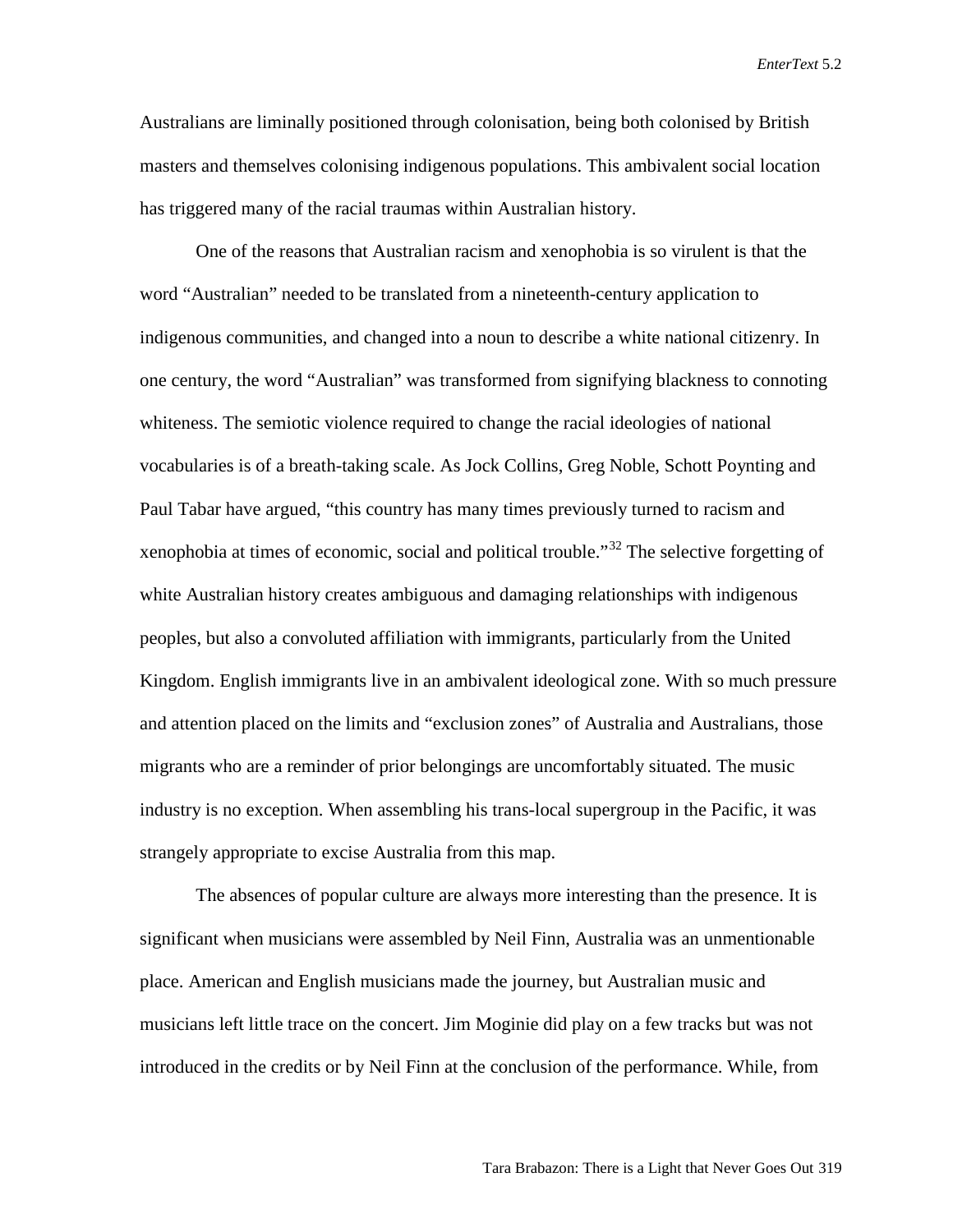the perspective of Marr's Manchester, Australia and New Zealand may appear to have much in common, there are disparate histories to summon. Aotearoa, New Zealand, was colonised later than Australia, avoiding the genocidal ruthlessness that still punctuates race relations on the continent. In Aotearoa, New Zealand, the Treaty of Waitangi was signed in 1840 between the indigenous peoples, the Maori, and the British colonisers, who would later be labelled with the term Pakeha. No such treaty was signed in Australia. The land was appropriated by the British colonisers and declared vacant, ignoring the intricate communities, languages and structures that not only survived but thrived on this volatile landscape. These movements in popular culture, particularly popular music, are important because they are not circumscribed by the nation state. Placing the concert in bicultural Auckland, with Australia and Australians seethingly unmentionable, is a confirmation of this principle.

#### **The Other Side of Paradise**

"We'll take a vote on it at the end of the night. Does this band have a future?" - Neil Finn<sup>[33](#page-19-28)</sup> All cultural formations, including popular music, are determined by the context of their emergence. Precise determinations of centre and periphery, coloniser and colonised, do not operate in a predictable or trackable fashion in the Auckland concert. The colonial environment of Aotearoa, New Zealand, summons a national imagining that operates against easy theories of globalisation. The 1980s was a time of growth in Maori and Polynesian music, with the overseas sales of New Zealand music, particularly the Flying Nun catalogue, booming.[34](#page-19-29) In the *7 Worlds Collide* concert, Tangata Pacifica was summoned by Neil Finn in his introduction to "Paradise," not by indigenous or Pacific Island performers: "We're in the South Pacific, and it sure feels good."<sup>[35](#page-19-30)</sup> In a bicultural environment, the mobilisation of Pacific identities by Pakeha is not—cleanly or intrinsically—appropriative or exploitative. As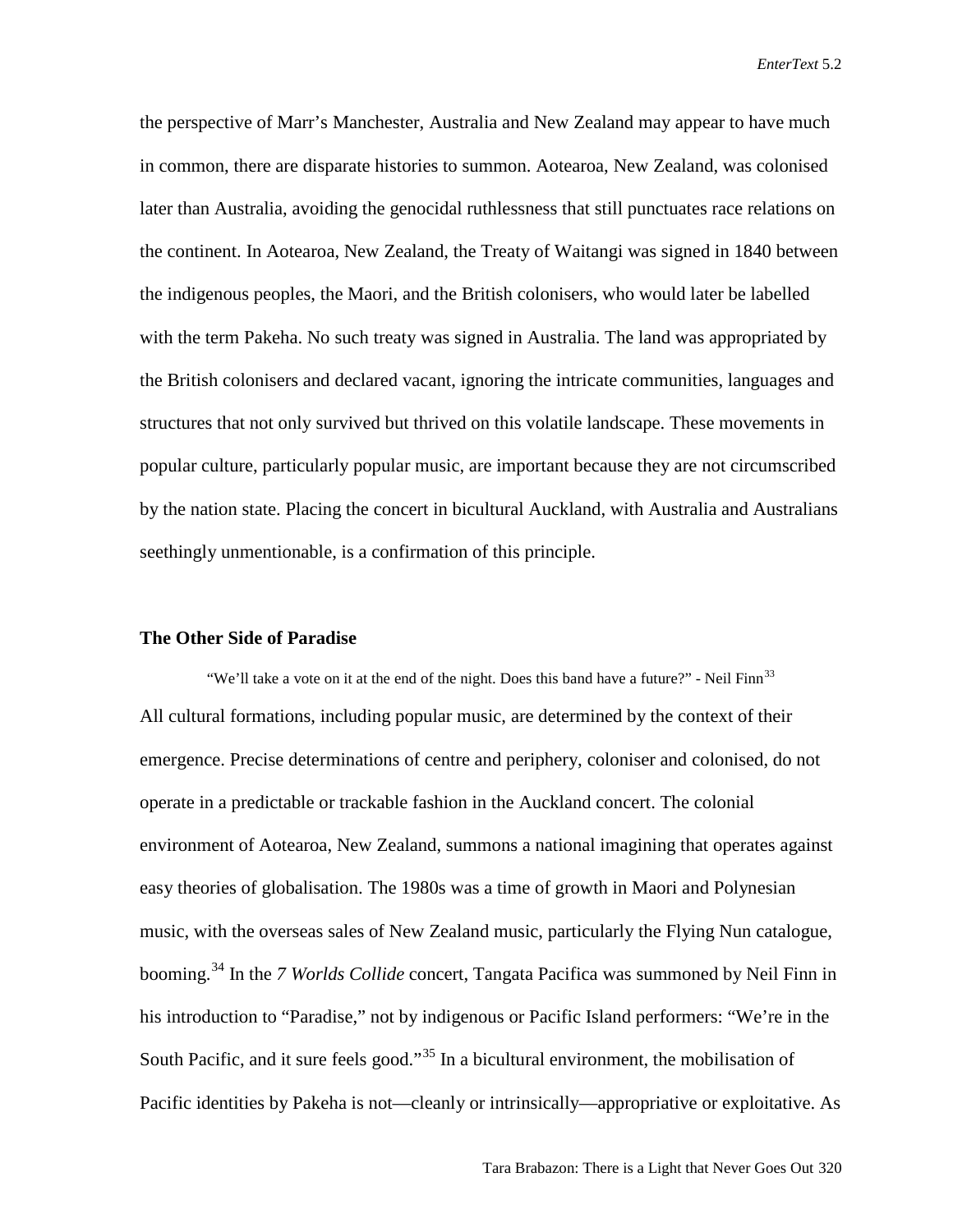John Hutnyk has argued so convincingly, it is difficult to determine the point when appropriation becomes a transformation.

With all musical histories being personal and collective, political and historical, we are complicit in these appropriations. Traces of mobility and population shifts, through immigration and colonization, create, in Hutnyk's phrase, "Magical Mystical Tourism."<sup>[36](#page-19-31)</sup> Johnny Marr brought Northern England to this space. Manchester generally, but Madchester in particular, is a touristic musical space that is able to market its past. As Jeremy Gilbert and Ewan Pearson confirmed, "almost all of the most important British indie bands had come from Manchester for almost a decade."[37](#page-19-32) From the Buzzcocks and Joy Division, from The Fall to The Smiths and New Order, it is difficult to write a history of independent music without a sizeable chapter being located in Manchester. When added to The Stone Roses, The Happy Mondays and Inspiral Carpets, and the house stable of A Guy Called Gerald, 808 State and M People, innovative sounds were mapped and complex generic differences were created in the movement from the first industrial to the first postindustrial city.<sup>[38](#page-19-33)</sup>

All popular cultural landscapes are plural. Music reconnects listeners with an affective world. Music history is too often dominated by big events, important songs and great bands, but the competing spatialities and splintered histories between Auckland and Manchester form the node of fascination at the *7 Worlds Collide* concert. Actually, it was not a clash of worlds, but cities. While all cities are unique, they share characteristics. How the local is studied and recognised in mobile social and economic environments is best evaluated through precise slices of texts, such as the concert in Auckland. Different localities are constructed, fused, dissociated and rebuilt. By 1986, and through The Smiths, the musical centre of England had moved North. For Madchester to be born, The Smiths had to die, which they did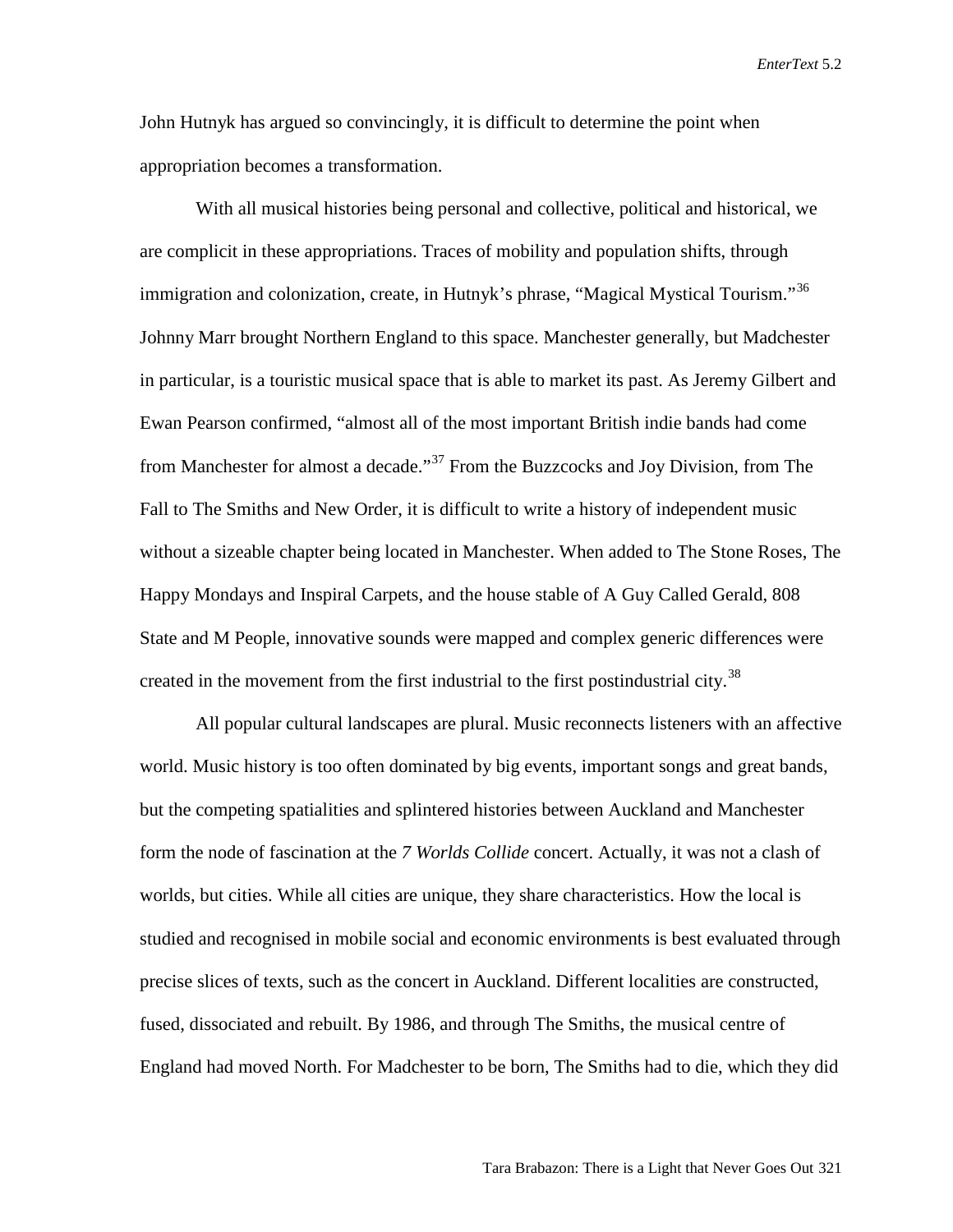in 1987. Like all pop deaths, it would not last. Oasis not only resurrected the three-minute pop song that Acid House decentred, but also constructed a "post-Madchester Manchester."<sup>[39](#page-19-34)</sup> Noel Gallagher brought forward Johnny Marr's influence that has been decentred by both The Happy Mondays and The Stone Roses. When Gallagher saw The Smiths perform "This Charming Man" on *Top of the Pops* in November 1983, he stated that "from that day on I was … I wouldn't say … Yes, I probably would say, I wanted to be Johnny Marr."[40](#page-19-35) John Robb confirmed that, by 1986, "everyone was looking for the new Smiths."[41](#page-19-36) They would not be disappointed, with multiple Manchesters continuing the divergent legacy of both Morrissey's memory of punk<sup>[42](#page-19-37)</sup> and Marr's experimentation with electronica.

After the Smiths split, Morrissey and Marr followed the musical paths that in many ways ruptured the group. Dave Haslam described Morrissey's solo work as "blighted by the narrow, insular Englishness he advocated—anti-American and anti-change—and a further retreat into myth, to the past, to music."<sup>[43](#page-19-38)</sup> Marr, having seen the future at the Hacienda's house nights,<sup>[44](#page-19-39)</sup> formed Electronic. Music changed after Joy Division and The Smiths. Marr would continue to change. Morrissey would not. Their pop-cultural clocks were set to different rhythms and histories. While Morrissey moved punk to pop, it was Marr who continued the movement from pop to proto-electronica and back into pop. John Harris stated that "what came to be known as Acid House had begun to seep into the UK in the autumn of 1987—fortuitously at around exactly the time that The Smiths broke up."[45](#page-19-40) Marr's appearance in *7 Worlds Collide* denies the complexity of this movement and history. His pop clock bends and loops. Neil Finn permanently and comfortably resides in Adult Oriented Rock. Throughout Split Enz, Crowded House and his solo work, it is as if acid house never happened, that dance music did not translate the rhythms, melodies and structure of music.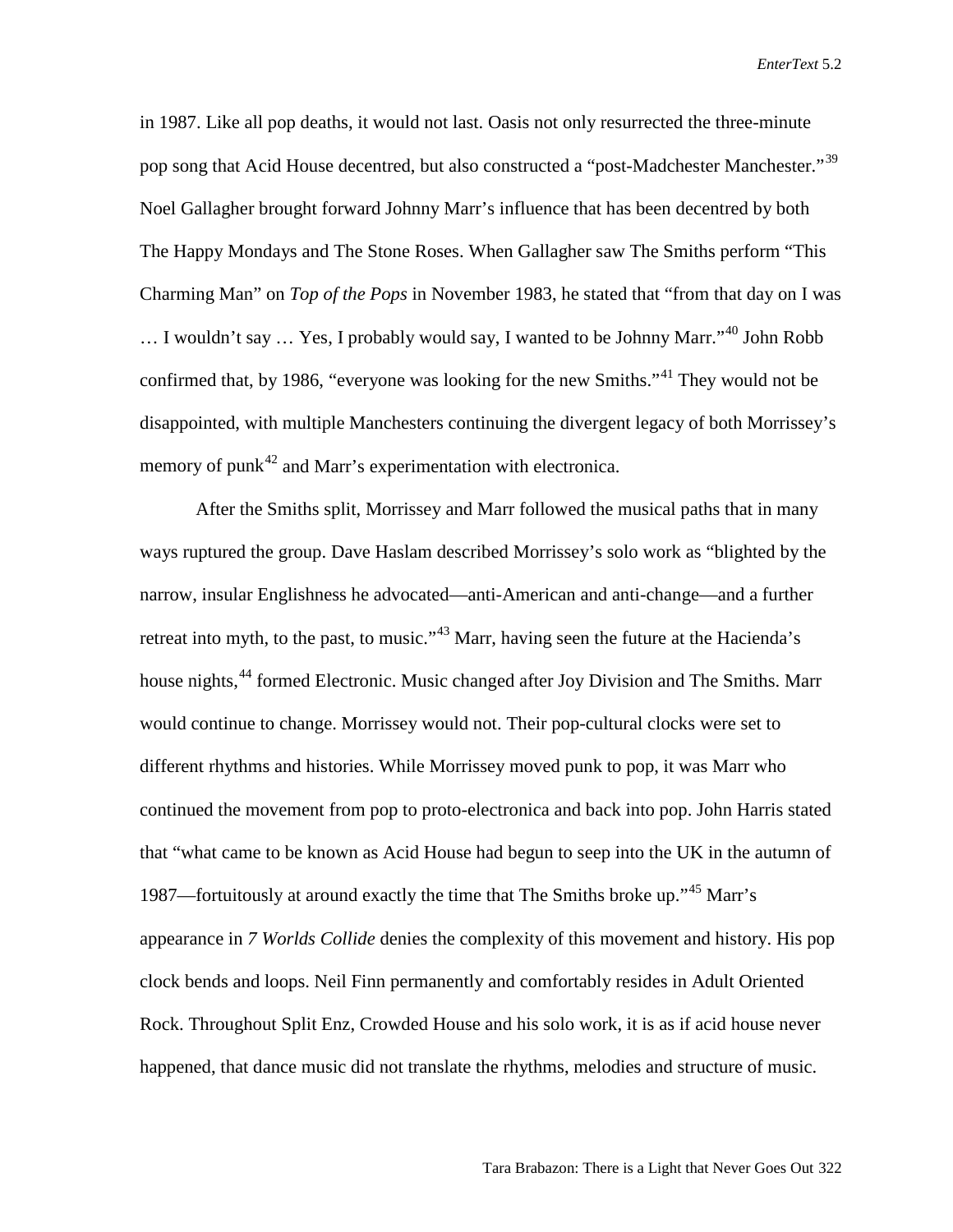Marr, on stage in Auckland, dipped back to a pop-rock past that he shared with The Smiths. As he moved through space, he also moved back in time. There was also a context for this selective forgetting of electronica.

After the 1997 election, Britpop provided the soundtrack to a supposedly New Britain. This was a soundtrack from the past, a yearning for colonial simplicity. Britpop was a misnaming and it was not simple oversight. Englishness requires Britishness to prop up a sense of empire and greatness, justifying the contradictions and excess. This yearning for colonial simplicities, when the pink bits on the map were securely part of the empire, was frayed through the late 1990s, with the rise and expansion of neo-conservatism. In this environment, moving Ed O'Brien, Philip Selway and Johnny Marr from England to the Pacific was an important cultural shift. Post-Cool Britannia,<sup>[46](#page-19-41)</sup> a new musical and political fusion, was being mapped. $47$ 

Simon Gikandi argues that "I could sense some of the significant ways in which the central moments of English cultural identity were driven by doubts and disputes about the perimeters of the values that defined Englishness."[48](#page-19-43) Through recent crises with Michael Howard's immigration policies and the Underground bombing, the stability of British borders and identity is in flux. With the Anglo-American military alliance marching through popular culture and the ideologies of freedom, prosperity and peace carried through the American dollar, the relationship between us and them, freedom-loving people and terrorists, is neither appropriative nor a dialogue between equals. In such an environment, re-performing "There is a light" is not only a nostalgic nod to a simple time, but a complex reworking of Manchester's nineteenth-century industrial power in the Pacific farm of empire.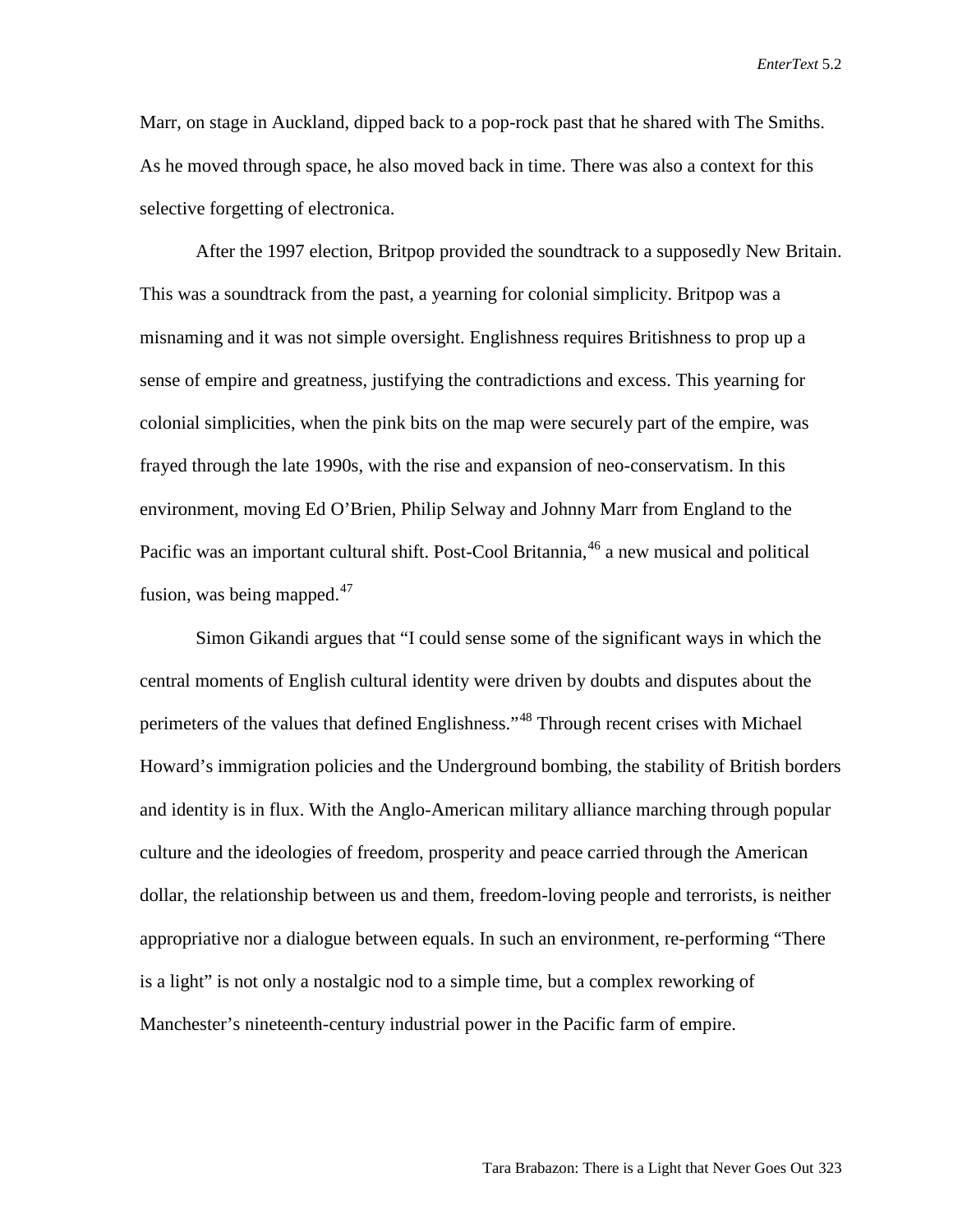If national models for cultural production are decentred, then the opportunities for trans-local creative alliances emerge. The social and economic restructuring of cities may be more volatile and dynamic, but also more diverse and complex. It is always easy to argue for the specialness and difference of a city's sound or music. In a parochially-sodden haze, we can all "hear" Detroit in the mechanical precision of the pulses of early-1990s techno. The swirls and screeches of acid house spiral out of a Manchester mix. Seattle's dark, brooding weather marinates the gristle of grunge. While such connections provide the basis of outstanding journalistic hyperbole, the histories and geographies of music are inevitably more complex to reveal. Postcolonial movements in music flatten geographical hierarchies, where British and American tracks are valued over Australian and New Zealand-derived material. Such judgments are increased through the globalisation of i-tunes.

In such a semiotic environment, "There is a light" is more than a song or a metaphor. It is a method to track and trace popular memory. It is also the song that propelled Marr beyond the Englishness of The Smiths. It is appropriate that a Pakeha New Zealander took over Morrissey's vocals, and performed the lyrics better than the original. Colonial appropriation became postcolonial translation. Too often, such pivotal pop moments are destructively ephemeral. A probing voice slices through consciousness, speaking of insecurities, disappointments and dark fears. This flash of insight subsides and with it the light of realization. The best of pop clings to a moment—just a moment—where we can understand our experiences outside the truths peddled by the powerful. We may—for an instant—trust a feeling of joy, empathy and agency. There is, indeed, a light that never goes out. That light may flicker, but like the best of pop music, it returns to remind us to trust memories and guard emotional soundscapes from the past.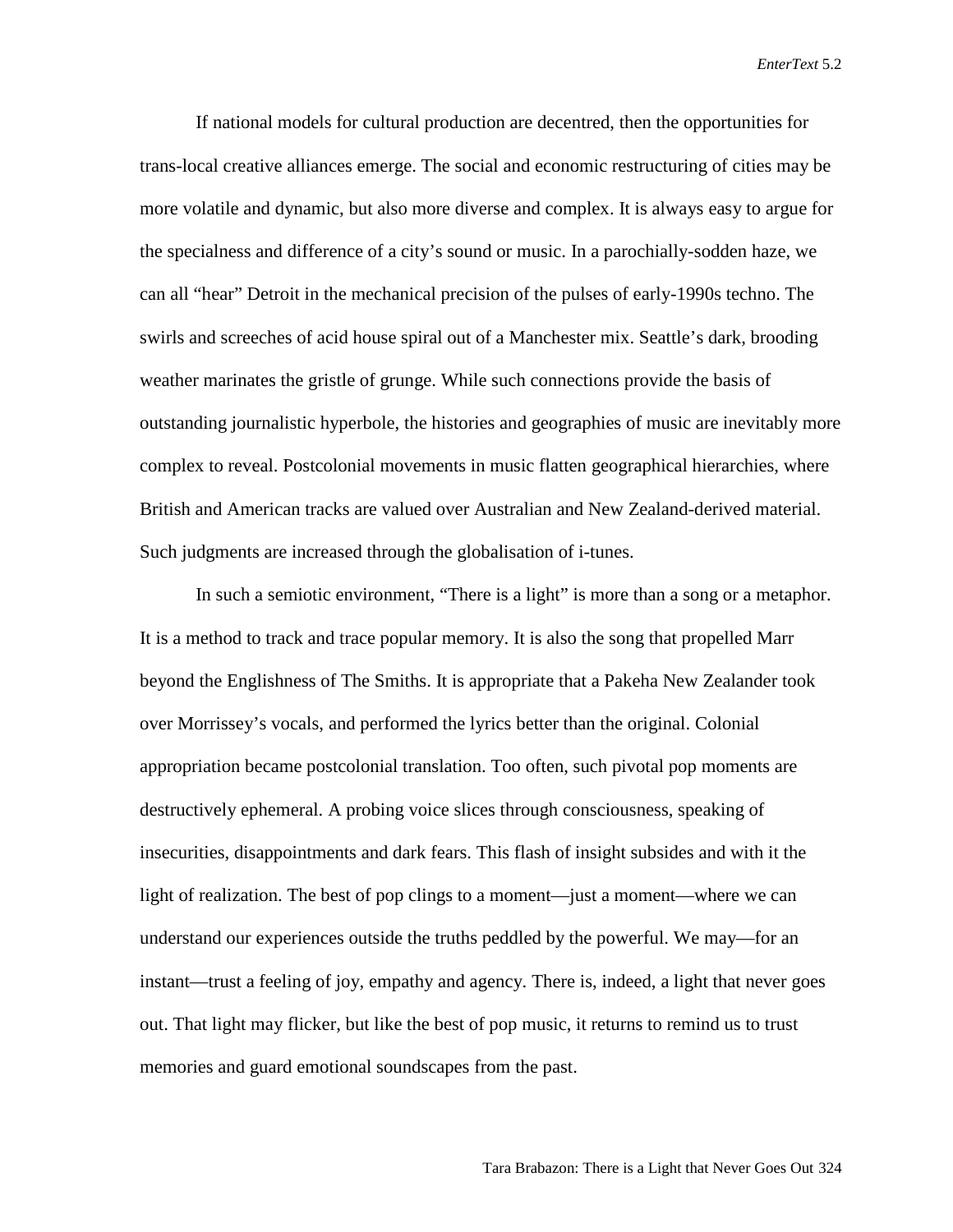covering 'There is a light that never goes out' in concert. A recording of this collaboration is available on Finn's Seven Worlds Collide live CD/DVD," 164.

- <sup>8</sup> Mark Simpson, *Saint Morrissey* (London: SAF Publishing, 2004), 91.<br>
<sup>9</sup> Mat Smith, cited in Chris Bourke, *Crowded House: Something So Strong* (Sydney: Macmillan, 1997), 201.<br>
<sup>10</sup> Nabeel Zuberi, *Sounds English: Tra*
- 
- <sup>12</sup> Dave Haslam, *Manchester England: The Story of the Pop Cult City* (London: Fourth Estate, 1999).<br><sup>13</sup> Barry Shank, *Dissonant Identities: The Rock 'n' Roll Scene in Austin, Texas (Hanover: Wesleyan University* Press, 1994). <sup>14</sup> Tara Brabazon, ed., *Liverpool of the South Seas: Perth and its Popular Music* (Perth: University of Western
- Australia Press, 2005). <sup>15</sup> To monitor how these similarities and differences are studied, please refer to the Social Sciences and
- Humanities Research Council of Canada-funded project, "Culture of Cities,"

[<http://www.yorku.ca/culture\\_of\\_cities>](http://www.yorku.ca/culture_of_cities), November 10, 2004. In particular, they are interested in researching the links and distinctions between Montreal, Toronto, Berlin and Dublin.

- 
- <sup>16</sup> Sarah Champion, *And God Created Manchester* (Manchester: Wordsmith, 1990), 9.<br><sup>17</sup> For example, the Sydney Olympics utilised sport and tourism to restructure the city and its marketing. Gordon Waitt realised that such "place promotion is inextricably bound up with the presentation and promotion of ideology;" from "Playing games with Sydney: marketing Sydney for the 2000 Olympics" (*Urban Studies*, 36.7, 1999), 1073.<br><sup>18</sup> Phil Hubbard researched this process for the city of Birmingham. See his "Urban Design and City

Regeneration: Social Representations of Entrepreneurial Landscapes" (*Urban Studies* 33.8, 1996), 1441-1461.<br>
<sup>19</sup> Andrew Blake, "The echoing corridor" (*Soundings* 1, 1995), 175.<br>
<sup>20</sup> Shank, *Dissonant Identities*.<br>
<sup>21</sup> Ibid., x.<br>
<sup>22</sup> Haslam, *Manchester England*, xi.<br>
<sup>23</sup> Marr, *7 Worlds Collide*.<br>
<sup>24</sup> Finn, Ib

- 
- 
- 
- 
- 
- 
- 
- Roy Shuker, *North Meets South: Popular Music in Aotearoa/New Zealand* (Sydney: Perfect Beat
- 
- Publications, 1994), 17.<br><sup>27</sup> Johnny Rogan, *Morrissey and Marr: The Severed Alliance* (London: Omnibus, 1993), 5.<br><sup>28</sup> J. Pickering, "Spirit of Place: The Relationship between the Australian Landscape and Music in Aborigi and White Culture" (*Australian Studies* 12.1, 1997), 31.<br><sup>29</sup> Phillip Adams argued that "At the time of the Tampa, I asked this simple question: If the refugees on the
- Norwegian freighter—or on the SIEV X—had been white Christians fleeing, for example, Robert Mugabe's tyranny in Zimbabwe, do we doubt for a minute that our prime minister would have been at the wharf to welcome them with open arms? Instead of having troops round them up for frogmarching into concentration camps in the desert—or behind the wire of human junk heaps on Pacific islands, hastily built after the bullying and bribing of local officials? Welcome home White Australia" (*The Weekend Australian Magazine*, March 19-20, 2005), 54.

<span id="page-18-2"></span>

<span id="page-18-3"></span>

<span id="page-18-1"></span><span id="page-18-0"></span><sup>&</sup>lt;sup>1</sup> T. Wilson, "Advice/Wilson's Wisdom" (*City Life 579*, March 31-April 6, 2005), 16.<br><sup>2</sup> Neil Finn on 7 *Worlds Collide: Neil Finn and Friends Live at the St. James* (Parlophone, 2001).<br><sup>3</sup> Johnny Rogan, *Morrissey and*